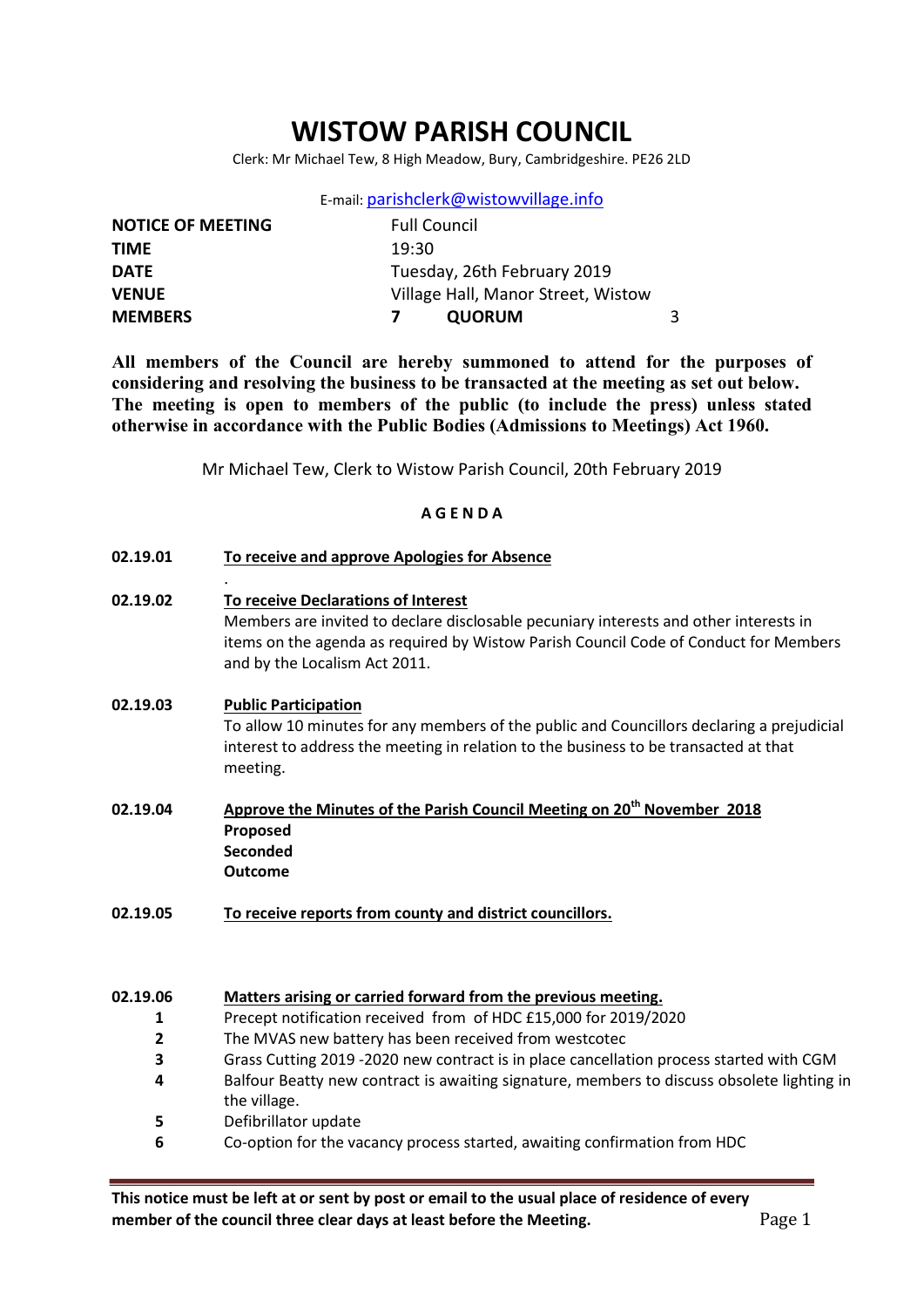### 02.19.07 Notification of planning items.

PARISH COUNCIL CONSULTATION – APPLICATION REF. 19/00093/FUL Erection of a single 2 bedroom cottage bungalow Land South West Of Mill Farm Cottage Mill Road Wistow.

# Proposed Seconded Outcome

#### 02.19.08 Finance To approve accounts for payment: 26<sup>th</sup> February 2019

| <b>Date</b> | Ref. No. | Pavee         | <b>Description</b>            | Amount |
|-------------|----------|---------------|-------------------------------|--------|
| 26/02/2019  | 9704     | westcotec     | <b>Myas Battery</b>           | 105.00 |
| 26/02/2019  | 1880     | <b>CCC</b>    | <b>Street Lighting Energy</b> | 489.85 |
| 26/02/2019  |          | <b>Mr Tew</b> | <b>Clerks wages</b>           | 296.00 |
|             |          |               |                               |        |
|             |          |               |                               |        |

### To note income received:

| <b>Date</b> | Ref. No. | Payee | <b>Description</b> | Amount |
|-------------|----------|-------|--------------------|--------|
|             |          |       |                    |        |
|             |          |       |                    |        |

### Proposed Seconded Outcome

#### 02.19.09 Traffic, Highways & Road Safety.

- 1 PC17 Lighting reported again to Balfour Beatty, members to discuss PC16 Agenda item 19.02.06.4
- 2 Councillors to discuss, LHI Bid schemes, Bids need to be looked at before July 2019, now paramount due to the extra housing in neighbouring parishes.

#### 02.19.10 Village Maintenance

- 1 Email Received ref Dog Fouling in the village
- 2 Members to discuss a Litter pick ( April was suggested)
- 3 Playground inspections

#### 02.19.11 Policing Matters:

Wistow Fen Lane – Police received a report of suspected hare-coursers in a silver off-road vehicle operating on land near Wistow Fen Lane